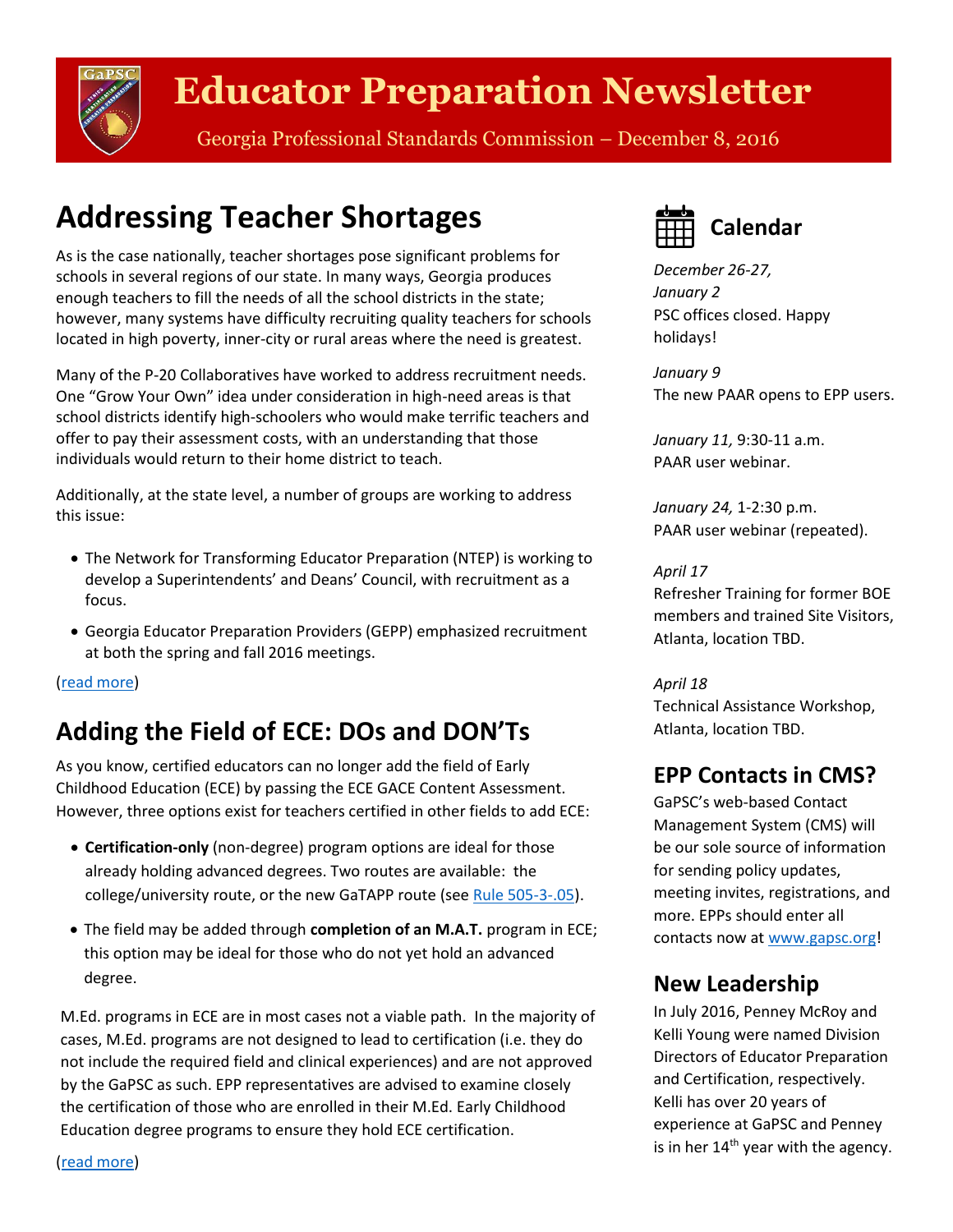# **Educator Preparation Newsletter** cont.

### **P-20 Regional Collaboratives Receive Awards**

In late fall of 2015, Georgia's nine [P-20 Collaboratives](http://www.gapsc.com/EducatorPreparation/P20_Collaborative.aspx) were invited to apply for a Limited Continuation Award (LCA) of \$9,000. The P-20 Collaborative partners were to come together and determine what they could do as a unified group to enhance both the clinical practice experience of candidates and the training of mentor teachers in the region. All nine regional collaboratives applied for and received the award. Although each region focused on its own identified needs, those needs centered around two primary concepts: co-teaching during clinical practice and preparing and retaining mentor teachers who work with pre-service teachers.

The P-20 Collaboratives used the LCA funds in a variety of ways:

- Six regions addressed *mentor teacher training* by offering mentor teacher academies or summits (one-day seminars that highlighted relevant topics related to mentoring) or creating online training modules for mentor teachers.
- One region offered two workshops related to *co-teaching*, and collected and made available a variety of resources describing effective *co-teaching* methods.
- Two regions offered workshops and resources to individuals in their partner districts on both *mentoring and co-teaching*.

Although the funding period has ended, several collaboratives plan to continue this work and we look forward to sharing what we are sure will be several success stories in upcoming issues of this newsletter.

### **Hats off to…**

**Share your success stories** and/or innovative teacher and leader preparation practices with us and we will feature them here in upcoming issues.

This newsletter will be published twice yearly.



E-mail your success stories to **penney.mcroy@gapsc.com**



#### **Resources**

The Guidance [Document](http://www.gapsc.com/EducatorPreparation/Resources/Downloads/Rule_01_Guidance_V1_%2011-15-16.pdf) & Implementation Timeline for Rule 505-3-.01 is available on the GaPSC Resources page.

Learn more about what **CEEDAR** is and what it means for educator preparation.

[Presentations and documents](http://www.gapsc.com/Commission/Media/DocsPresentations.aspx) for concurrent sessions at the December 6<sup>th</sup> Certification and Program Officials Conference are available on our website for those that were unable to attend.

Valuable insights about teacher supply and demand from a national perspective may be found in *[A Coming Crisis in Teaching?](https://learningpolicyinstitute.org/product/coming-crisis-teaching)  [Teacher Supply, Demand, and](https://learningpolicyinstitute.org/product/coming-crisis-teaching)  [Shortages in the U.S.,](https://learningpolicyinstitute.org/product/coming-crisis-teaching)* a report published in September 2016 by the Learning Policy Institute.

And finally, Educator Preparation staff members are engaged in Professional Learning Communities. One of our recent references you may find enjoyable is Jim Knight's 2016 book *[Better](https://us.sagepub.com/en-us/nam/book/better-conversations)  [Conversations: Coaching Ourselves](https://us.sagepub.com/en-us/nam/book/better-conversations)  [and Each Other to Be More](https://us.sagepub.com/en-us/nam/book/better-conversations)  [Credible, Caring, and Connected](https://us.sagepub.com/en-us/nam/book/better-conversations)*. Check it out at [Sage Publishing,](https://us.sagepub.com/en-us/nam/book/better-conversations) where you will also find student resources and a reflection guide.



Like us on Facebook **[facebook.com/GeorgiaPSC](https://www.facebook.com/GeorgiaPSC)**

Follow us on Twitter **[@Ga\\_PSC](https://twitter.com/ga_psc)**